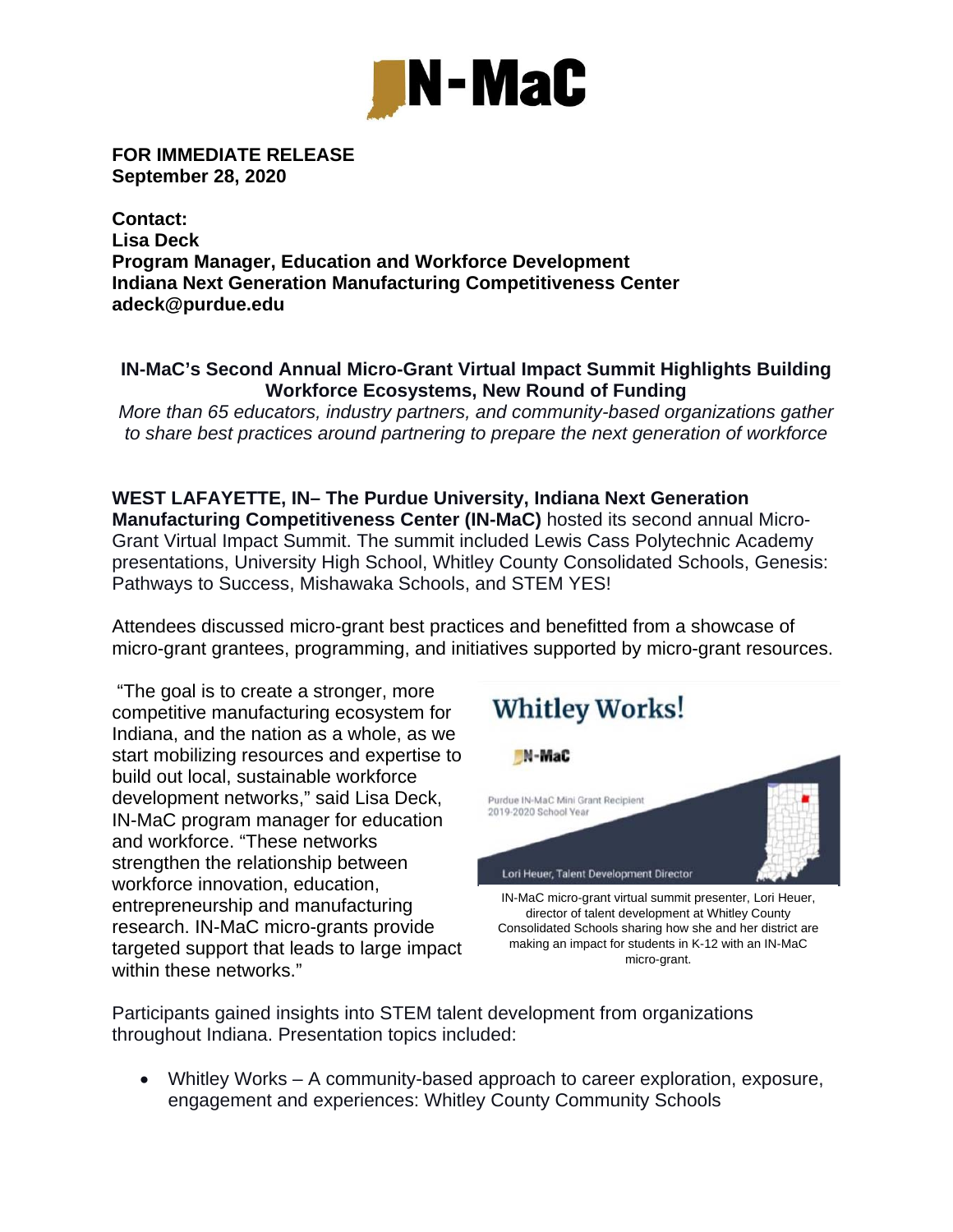

- A new way of learning: IN-MaC and Lewis Cass Polytechnic Academy
- Getting started with a robotics team: University High School
- How a pile of junk and a great imagination can create a STEM ecosystem: Genesis: Pathways to Success
- Can recycling be fun? Manufacturing a solution: SCS Recycling Initiative
- Why STEM YES!: DirectEmployers Institute

Lewis Cass Polytechnic Academy Director Mallory Claypool detailed how his school was one of the first to implement an IN-MaC Design & Innovation Studio and the impact the studio and IN-MaC micro-grant program has had on his students.

"The best thing about the IN-MaC Design & Innovation Studio is I can get students interested in manufacturing and engineering without ever talking to them about manufacturing or engineering," said Claypool.



Manufacturing Competitiveness Center (IN-MaC) micro-grant virtual summit.

Attendees learned about the importance of relationships between educators and industry partners during a discussion with Whitley County Consolidated Schools' Director of Talent Development, Lori Heuer. Heuer highlighted how building bonds with these partners can support existing programs through offers of expertise sharing, equipment donations and touring opportunities.

"The companies love when we bring the students to them," said Heuer. "It shows a vested interest. It has also led to the donation of equipment to the school corporation to supplement programs supported by IN-MaC micro-grants."

The summit concluded with details about the third round of IN-MaC micro-grant funding that is now available. Grants range from \$1,000 to \$2,000 and are open to educators, community-based organizations and industry partners. Programs must impact at least 100 individuals, including students and adults.

"We are looking for creativity, innovation and impact," said Deck. "Get your education, community, and industry partners together to create an idea that can grow your local workforce development ecosystem and challenge manufacturing perceptions."